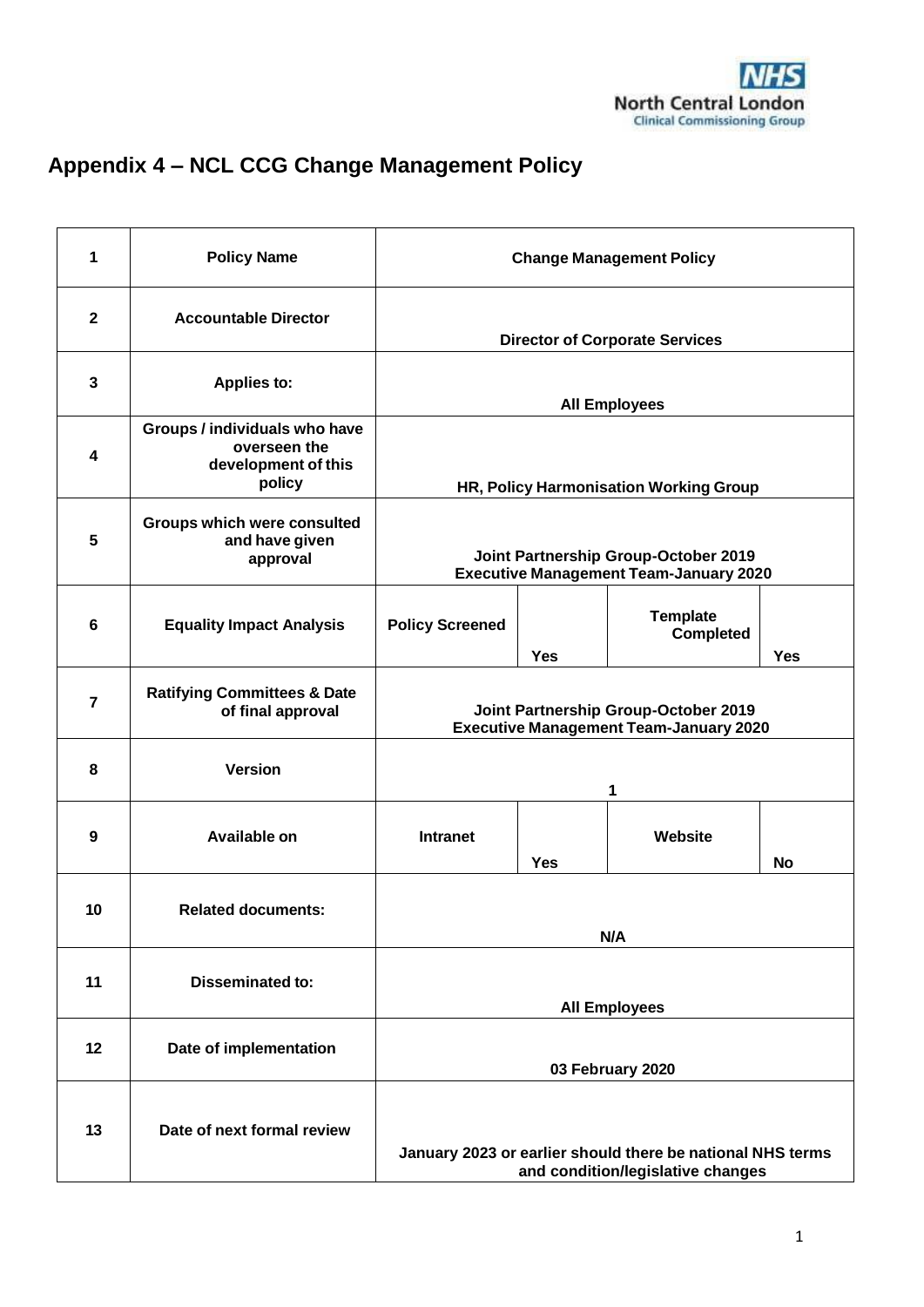# **Change Management Policy**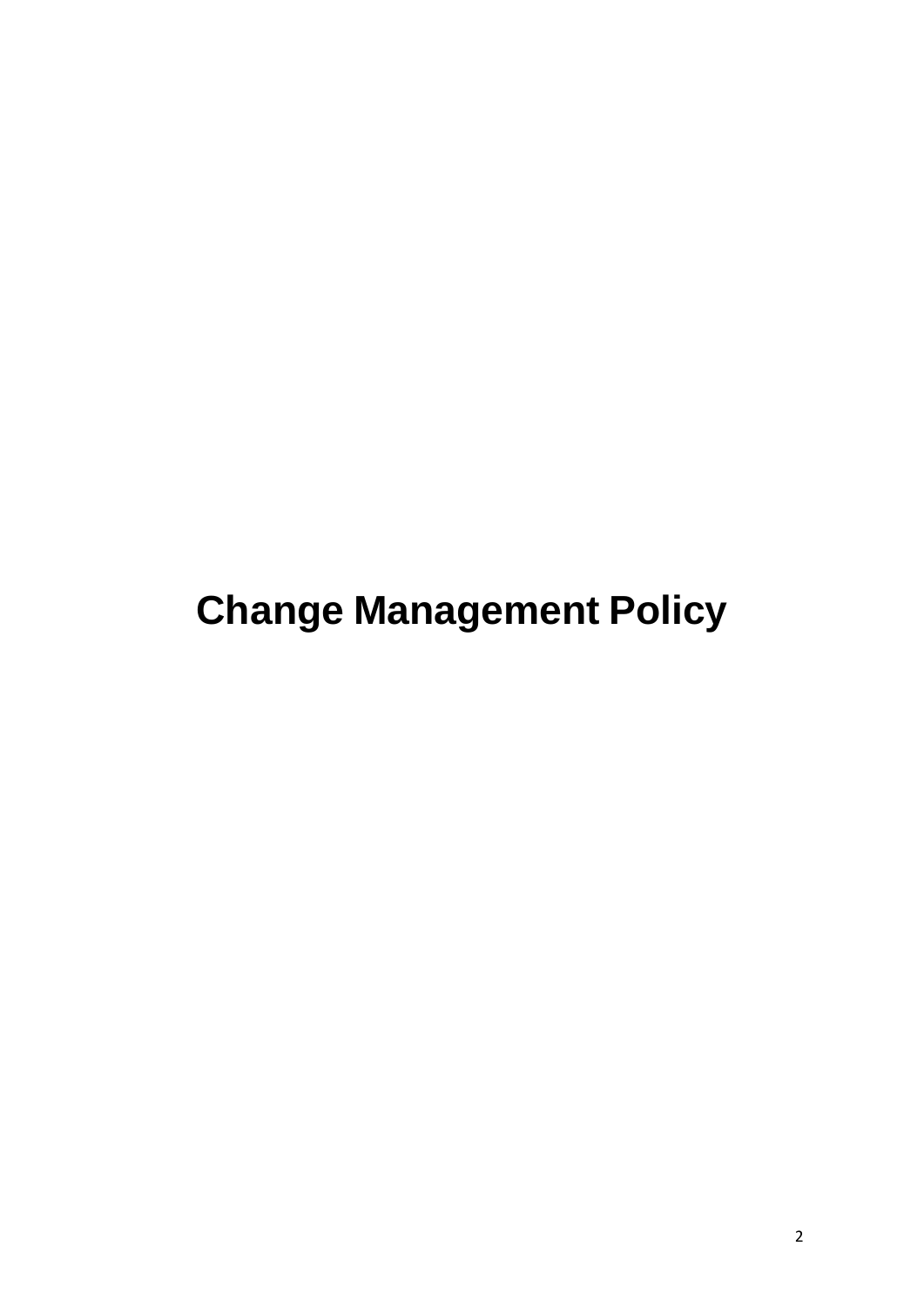# **Contents**

| 1 <sub>1</sub>  |                                                       |  |
|-----------------|-------------------------------------------------------|--|
| 2.              |                                                       |  |
| 3.              |                                                       |  |
| 5.              |                                                       |  |
|                 |                                                       |  |
|                 |                                                       |  |
|                 |                                                       |  |
| 6.              |                                                       |  |
| 7.              |                                                       |  |
| 8.              |                                                       |  |
| 9.              |                                                       |  |
| 10 <sub>1</sub> |                                                       |  |
| 11.             |                                                       |  |
| 12.             |                                                       |  |
| 13.             | The process for filling posts in the new structure 10 |  |
| 14.             |                                                       |  |
| 15.             |                                                       |  |
| 16.             |                                                       |  |
| 17.             |                                                       |  |
| 18.             |                                                       |  |
| 19.             |                                                       |  |
| 20              |                                                       |  |
| 21              |                                                       |  |
| 22.             |                                                       |  |
| 23              |                                                       |  |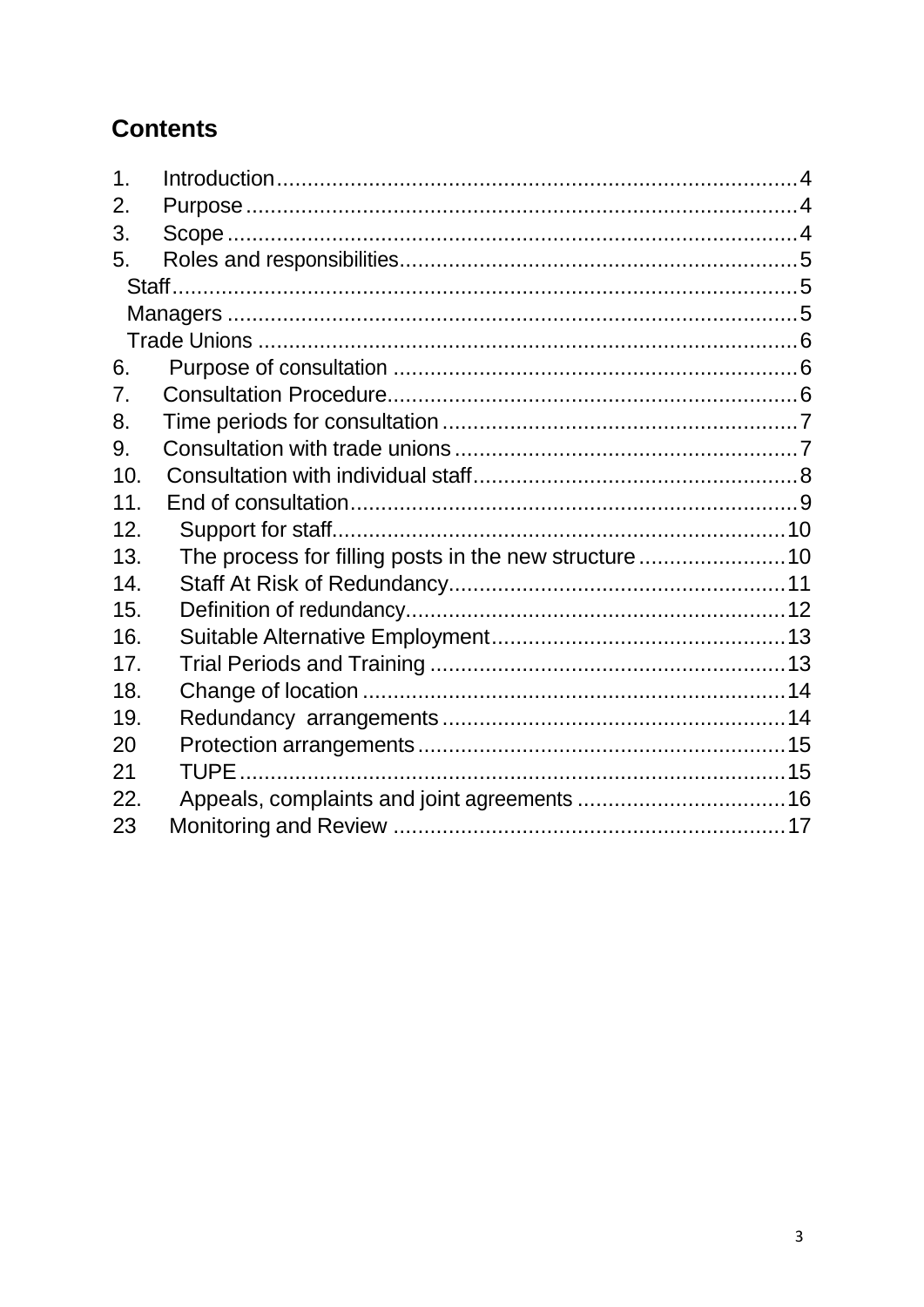# <span id="page-3-0"></span>**1. Introduction**

- 1.1 The Clinical Commissioning Group [CCG] actively manages its organisational structure and development to commission the most effective health care for patients and clients within its resources. The CCG recognises that as a result of this, changes may need to be made to its organisational requirements which may affect staffing needs.
- 1.2 Major organisational change includes the reorganisation, relocation, merger, expansion or closure of a service, competitive tendering or outsourcing, or a major change in working practice. All such changes will be conducted in accordance with this policy which incorporates best practice and legal requirements and aims to provide a framework for common understanding for managers, staff and trade unions.

# <span id="page-3-1"></span>**2. Purpose**

- 2.1 The purpose of this policy is to set out the CCG's approach to the management of organisational change and the procedures that should be followed by managers wishing to implement major change.
- 2.2 The principles and procedures support the aim of managing strategic and operational change in a way that is both supportive to staff and enhances the delivery of the CCG's commissioning activities and priorities.

# <span id="page-3-2"></span>**3. Scope**

This policy applies to all the CCG staff, including those who are seconded out to another organisation and will be applied consistently and equitably to all staff. It does not apply to staff employed by another organisation and seconded into the CCG (those staff are the responsibility of their substantive employer).

### **4. Statement and principles**

- 4.1 Organisational change is driven by the business needs of the CCG. Change can be triggered either by the external environment or by an internal review of service requirements. Examples of significant organisational change include the reorganisation, relocation, merger, expansion or closure of a service, competitive tendering or outsourcing, or a major change in working practice.
- 4.2 In order to meet changing business needs more effectively, there may be occasions when managers need to implement relatively minor changes. Reasonable minor changes and adjustments to duties and working practices may be implemented without recourse to the formal procedures in this document but will require reasonable consultation with staff affected. Any situation which may lead to redundancy will not be deemed to be a minor change.
- 4.3 The CCG is responsible for deciding the size and most efficient use of the workforce but in doing so is committed to the following principles for managing organisational change:
	- **The CCG will provide such information about the proposed organisational change as** it would be in accordance with good industrial relations practice to disclose to staff and the trade unions.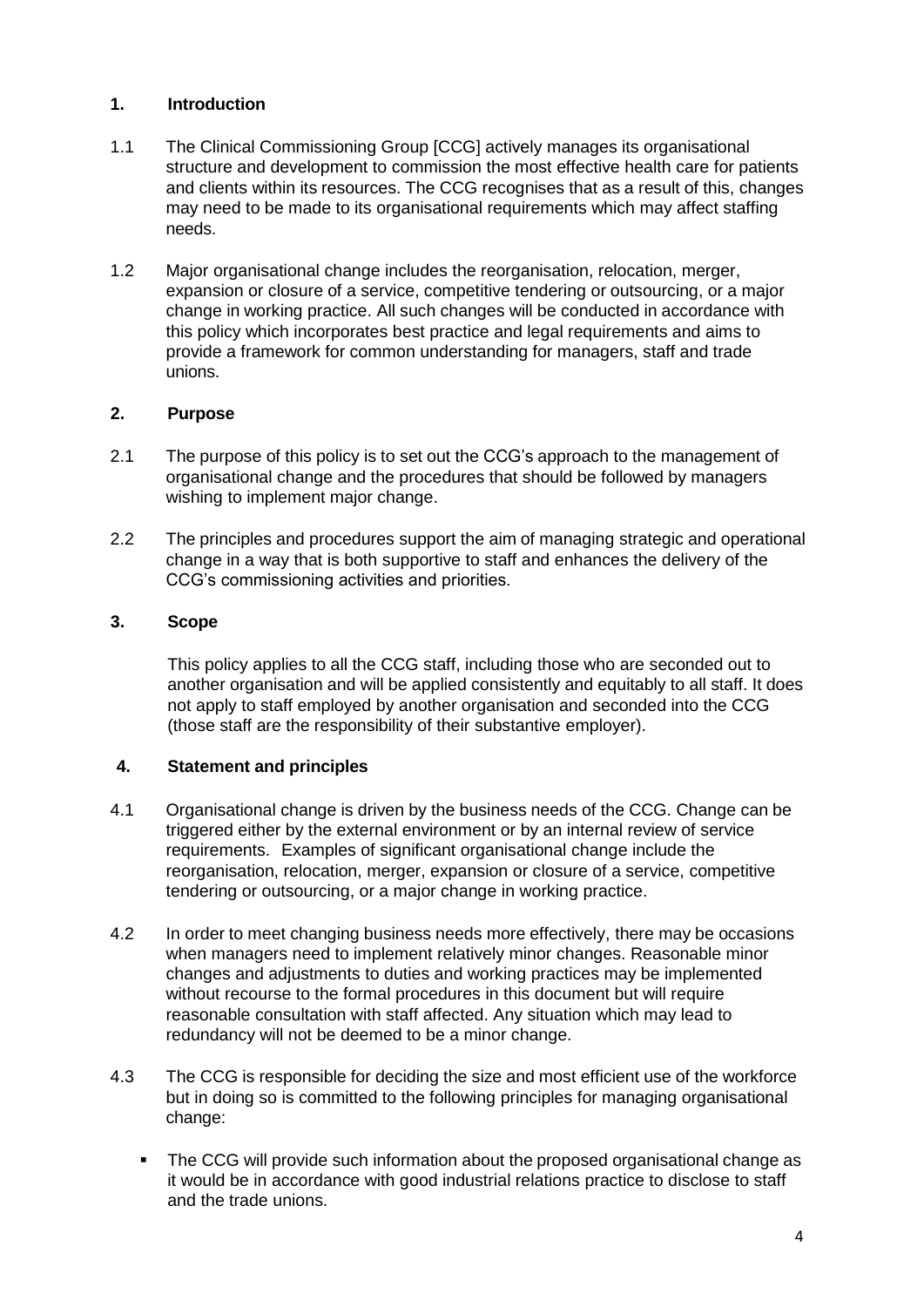- Staff will receive notice of any organisational change which may affect their futures at the earliest opportunity.
- Staff will be treated as individuals with due regard to their personal and employment circumstances and their career aspirations at all stages of the change management procedure.
- Staff will have the right to be accompanied by a trade union representative or workplace colleague at meetings to discuss the organisational change.
- Requests by the employee for additional support at any individual meetings will be considered, e.g. where disability is involved and familiarity with the impairment or the individual or specialist input would be beneficial.
- The CCG will consider all reasonably practicable steps to avoid compulsory redundancies.
- Staff will receive training and development, as appropriate to meet new skill requirements and where appropriate to identify new career opportunities, with funding and time to attend training and development activities given.
- Staff will have access to the CCG's Employee Assistance Programme, occupational health and career support will be available as appropriate.

# <span id="page-4-0"></span>**5. Roles and responsibilities**

### <span id="page-4-1"></span>**Staff**

- 5.1 Staff are central to the achievement and success of organisational change. The CCG acknowledges that change can cause concern and uncertainty and should therefore be managed fairly and consistently in accordance with established good practice.
- 5.2 The CCG recognises the need, wherever possible, to engage staff in any change management procedure. Staff also have a role to play in this procedure.
- 5.3 Staff are expected to play an active role during the pre-consultation and consultation stages, in the further processes of implementation and in identifying new career Opportunities.

### <span id="page-4-2"></span>**Managers**

- 5.4 Managers are critical to the change management process and shall therefore be regularly briefed so that they are in a position to respond to the concerns of staff in their teams. In turn managers should provide information to staff and trade unions so that they are able to make meaningful contributions to the consultation process.
- 5.5 Managers must ensure that no member of staff is discriminated against on the grounds of ethnic origin, nationality, race, disability, gender, marital or partnership status, age, religion or belief, sexual orientation or transgender status, when applying this policy. Support, guidance and advice should be sought from Human Resources.
- 5.6 Managers should liaise with HR to ensure the CCG is not open to claims of discrimination as a result of a change management process and should be mindful of the need to consider making reasonable adjustments at the job design stage, when considering the suitability of alternative employment for an individual and in the arrangements for filling posts.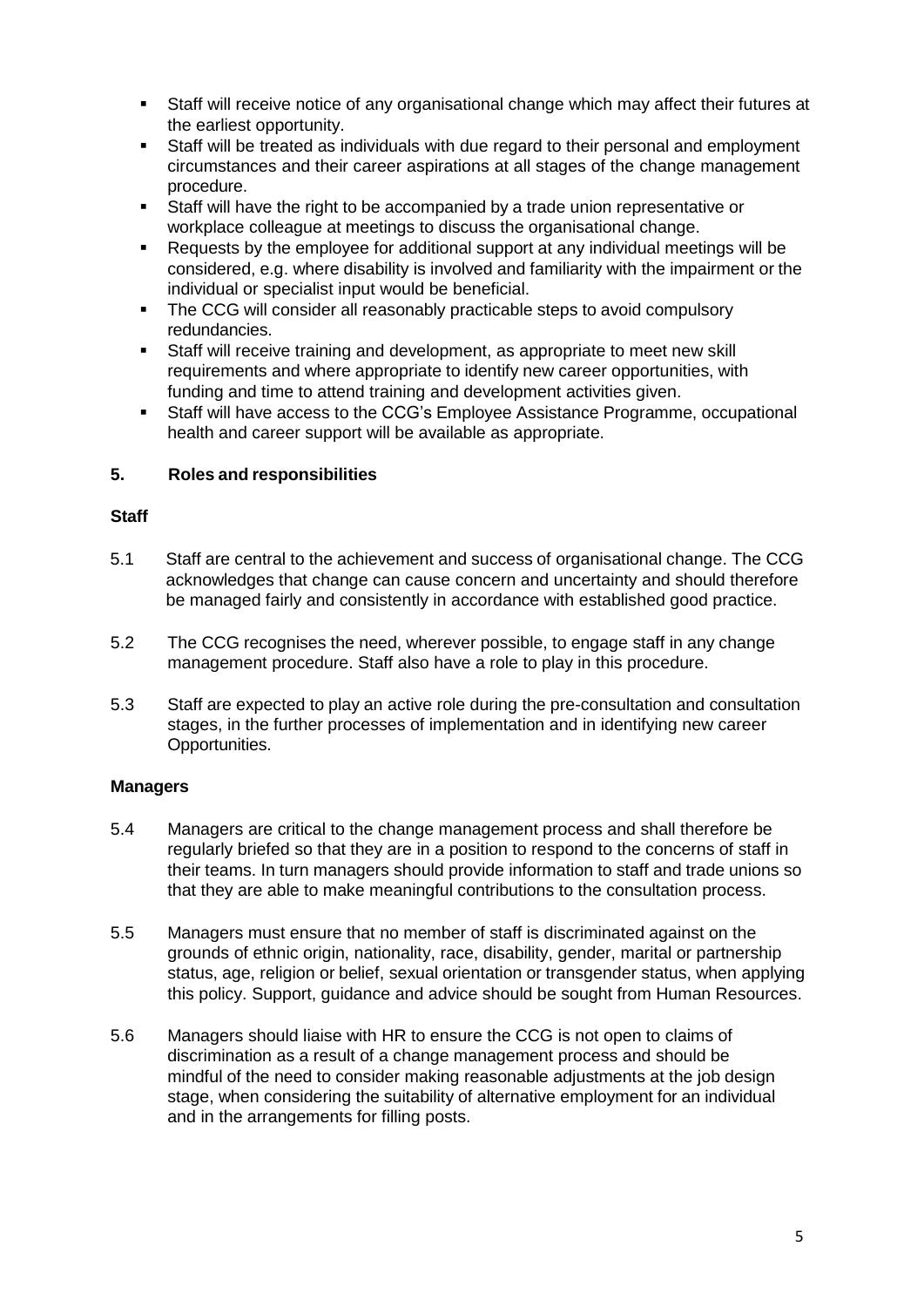# <span id="page-5-0"></span>**Trade Unions**

- 5.7 Trade unions play a vital role in advising and representing staff undergoing organisational change and in working with managers to ensure that organisational change is managed with the least disruption to services to patients and in accordance with the principle of avoiding compulsory redundancies wherever possible. The CCG will formally notify the trade unions of any proposed organisational changes and will undertake consultation with them in line with legal requirements.
- 5.8 An individual may seek advice from their Trade Union Representative as and when required during the informal and formal stages.
- 5.9 So as to ensure that staff side is able to fully participate in the process, which may require frequent meetings with management and in particular affected staff, the CCG will be expected to arrange paid time off facilities for agreed members of the staff side, over and above existing arrangements where warranted by the scale of the process.

### <span id="page-5-1"></span>**6. Purpose of consultation**

- 6.1 In accordance with legislation and the partnership working principles of the NHS, the CCG commits itself to meaningful and appropriate consultation with trade unions and staff affected by the organisational change with a view to reaching agreement on the way forward although there will be times when organisational change will need to proceed without a consensus being reached on all issues. The timing and extent of consultation will be proportionate to the degree of proposed change, the number of staff affected and the impact on individuals.
- 6.2 The purpose of the consultation meetings with trade unions and staff will be:
	- to receive and where possible address any questions on the consultation document.
	- to consider any comments or views on the consultation document including any alternative proposals and costings (which the CCG shall as far as practicable make available) before determining any final decision to proceed
	- to clarify any change processes and timeframes specific to the proposed organisational change exercise under discussion.

### <span id="page-5-2"></span>**7. Consultation Procedure**

- 7.1 A consultation document will be developed on the proposed organisational change having gathered information to support the need for change. Where appropriate Human Resources will be involved in the development of the consultation document.
- 7.2 The consultation document may include details of the following, as appropriate:
	- Current situation analysis including staffing structure
	- **Equality impact assessment**
	- **Impact on service/business**
	- **IMPACT ON SUPPLEMENTARY AND ANCILLARY SERVICES**
	- **Consideration of any relevant health and safety assessment**
	- The need for change and the rationale behind the change
	- The options that have been considered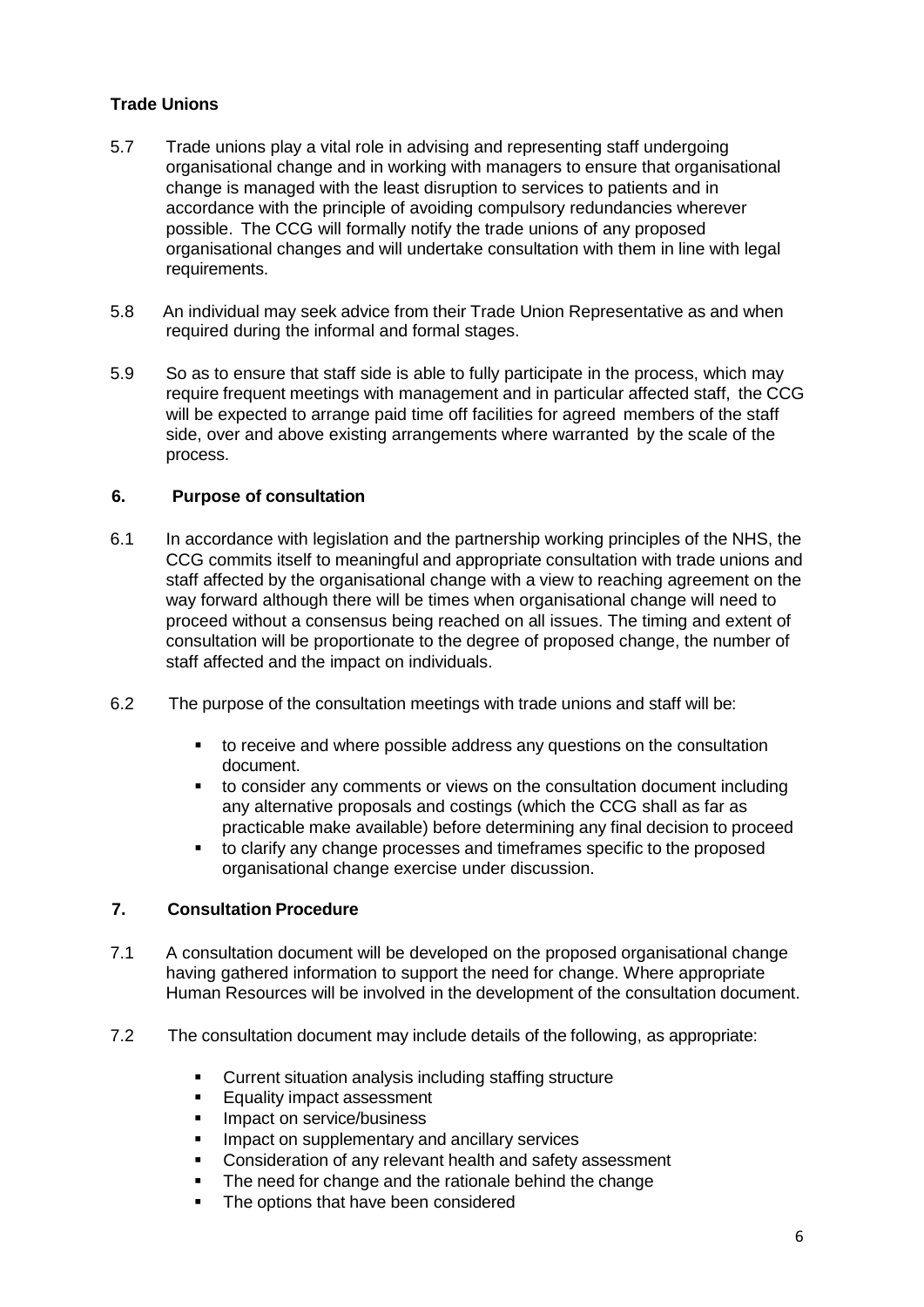- The proposals for change including the proposed staffing structure(s) and any location change
- The financial, staffing and workload implications of the proposals
- The number and grades/bands of staff who may be at risk of redundancy as a result of the proposal
- The proposed timescale for consultation and implementation of the proposed change
- The way in which staff will be selected for posts within the new structure or transferred
- If necessary, the selection criteria for redundancy
- The measures to be taken to avoid compulsory redundancies which may include natural wastage, redeployment with retraining, or voluntary early retirement or voluntary redundancy
- Details of any suitable alternative employment which may exist
- Details of how this information will be disseminated to staff
- Description of the consultation process, including planned meetings, timetable, and how staff and representatives can respond and the deadline.

# <span id="page-6-0"></span>**8. Time periods for consultation**

- 8.1 In all cases the CCG will allow sufficient time for meaningful consultation with staff and their representatives. In exceptional circumstances where changes need to be made very quickly, the trade unions will be briefed immediately and the verbal briefing will be followed by a written brief.
- 8. 2 In a collective redundancy scenario, consultation will continue for a period of no less than the statutory time scales:
	- where 20-99 redundancies are proposed consultation should commence at least 30 calendar days before the first redundancy takes place
	- where 100 or more redundancies are proposed then consultation should commence at least 45 calendar days before the first redundancy takes place.
	- 8.3 In an individual redundancy scenario, consultation will normally start at least 30 days before any individual notice of redundancy is given, however, consultation may be for a shorter period, if jointly agreed by the parties.
	- 8.4 Trade unions and staff may request additional information or an extension of time if this is necessary to enable them to understand and contribute to an informed discussion on the merits of the proposal. Such requests will not unreasonably be refused, and where they cannot be accommodated a reason will be given.

# <span id="page-6-1"></span>**9. Consultation with trade unions**

- 9.1 Early informal consultation with the trade unions is encouraged and should occur where possible. This is also known as pre-consultation. Meaningful pre-consultation often leads to an agreed shorter formal consultation time and greater staff satisfaction with the process.
- 9.2 Formal consultation with the trade unions will commence within the minimum timescales above once any informal comments have been considered and the consultation document has been finalised. This will take the form of: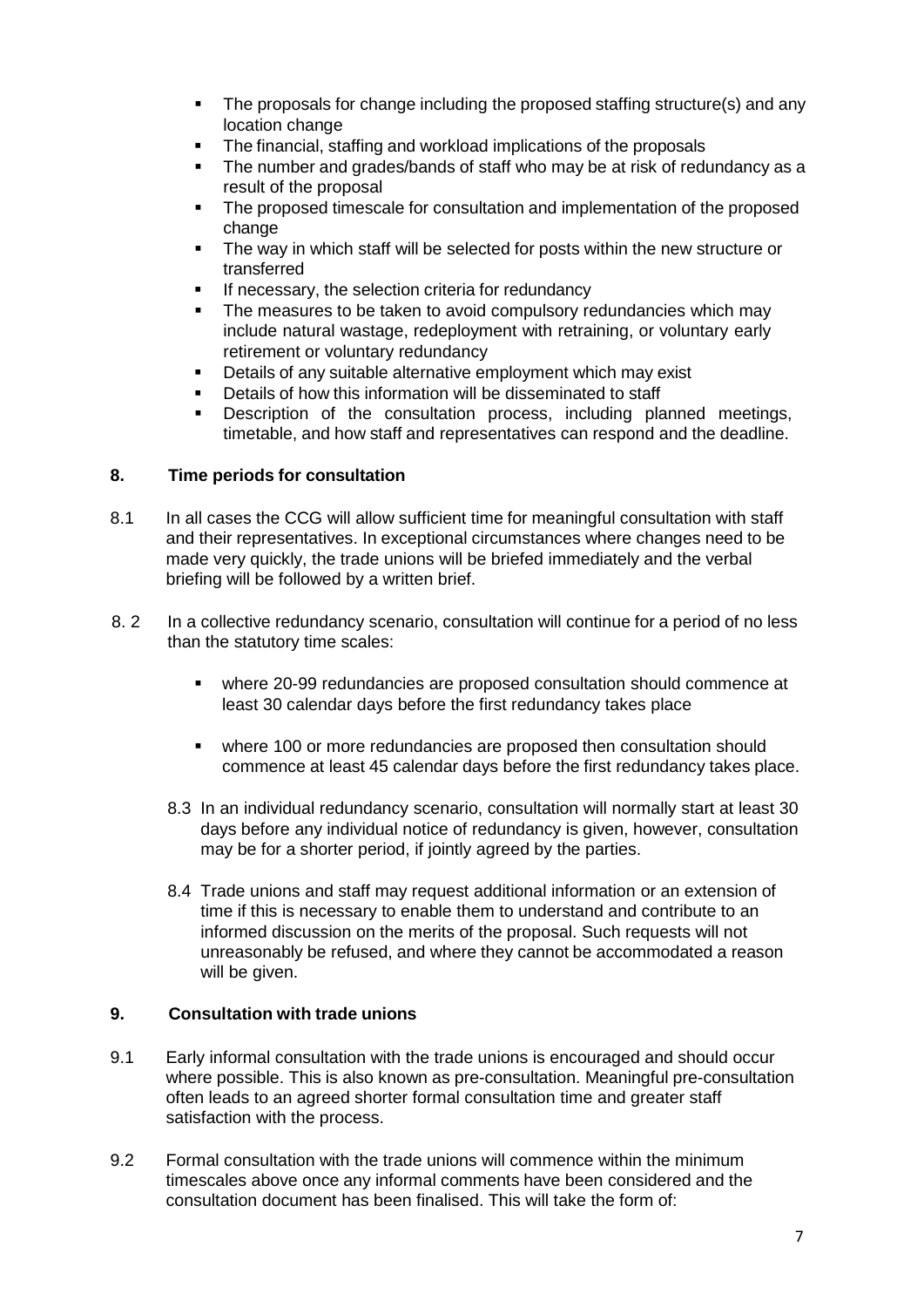- ongoing discussions with the local accredited representatives
- trade unions representing staff affected by the change should be invited to the first meeting with all affected staff and given reasonable notice to attend.
- 9.3 In a redundancy scenario, the information provided in writing to the trade unions shall include the following:
	- the numbers and descriptions of employees whom it is proposed to dismiss as redundant
	- the total number of employees of any such description employed by the CCG at the establishment in question
	- the proposed method of selecting employees who may be made redundant
	- the proposed method of carrying out the process of redundancy, with due regard to any agreed procedure, including the period over which the dismissals are to take effect
	- the proposed method of calculating the amount of any redundancy payments to be made (over and above the statutory redundancy payment) to employees who may be dismissed.
- 9.4 During a period of change, management will ensure that trade unions are kept informed of developments and will meet with the trade unions as appropriate.

### <span id="page-7-0"></span>**10. Consultation with individual staff**

- 10.1 A meeting will be held with all staff affected by the organisational change to announce the proposed change and explain the consultation process which will follow.
- 10.2 Each member of staff affected by the organisational change will be provided with a copy of the consultation document. Staff who are absent from work for any reason including maternity leave, sickness absence, secondment to another organisation, career breaks will be sent a copy of the consultation document at their home address/other suitable address so that they can participate in the consultation process.
- 10.3 Each member of staff will be offered the opportunity of at least one individual meeting with their manager at which they have the right to be accompanied by a trade union representative or workplace colleague. HR support will also be offered. In a redundancy scenario, the meeting will be to discuss the issues set out at paragraph 14.3.
- 10.4 At the meeting, each member of staff will be invited to comment and respond to the proposals, including how they may impact on their personal circumstances. It is recognised that staff may require time to respond and may not be able to do so at that particular meeting.
- 10.5 A written record of the individual meetings will be kept and provided to the employee and their trade union representative where applicable. The record will be a note of the main points discussed at the meeting, not verbatim notes.
- 10.6 Regular updates and frequently asked questions may be circulated to staff throughout the formal consultation period. Throughout this period staff should be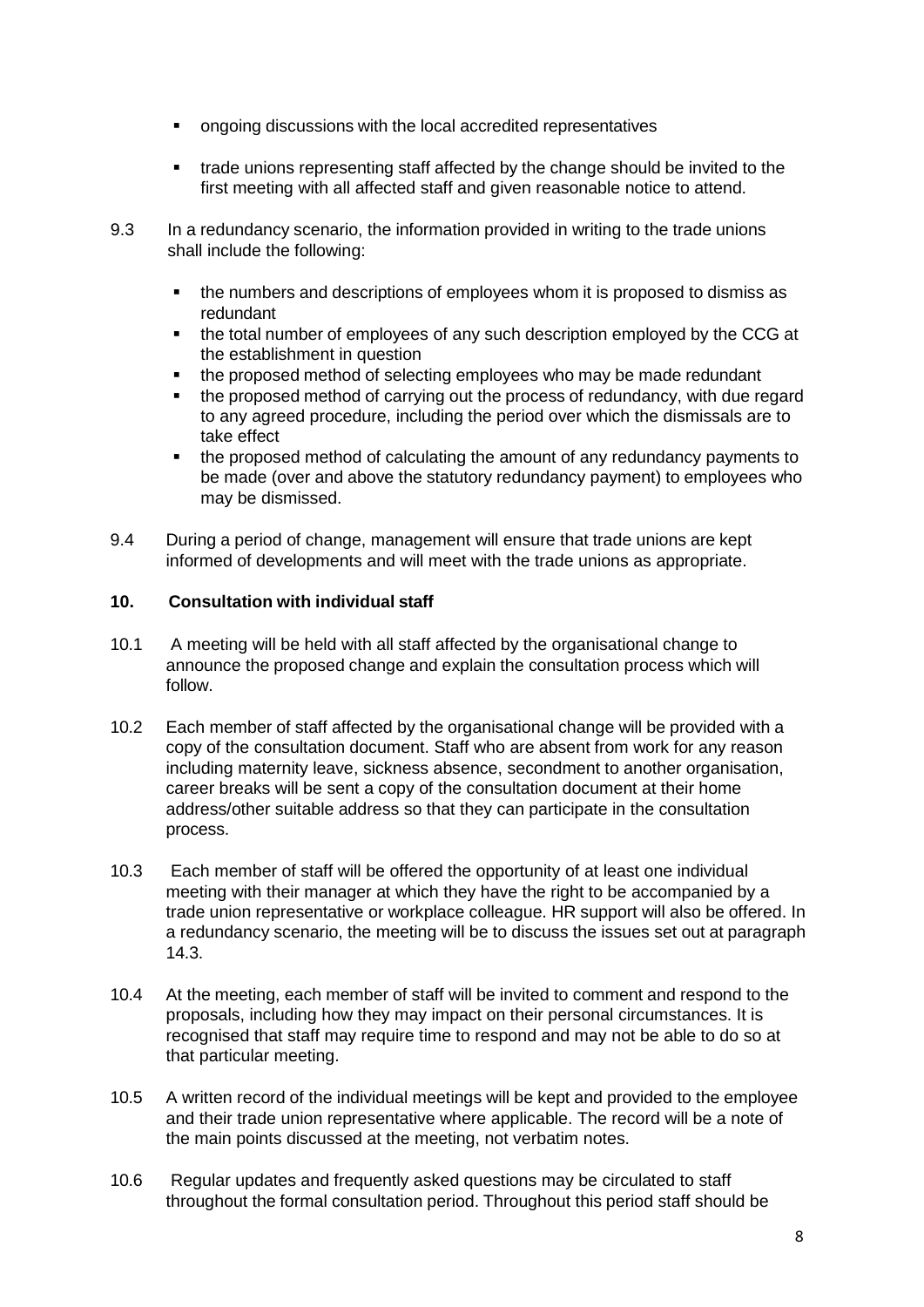encouraged to discuss their concerns and queries with their line manager and trade union.

10.7 In addition to the individual consultation meetings, staff can be kept informed by management, team meetings and briefings, newsletters, trade union meetings, email and other written communication and information supplied by the trade unions.

# <span id="page-8-0"></span>**11. End of consultation**

- 11.1 At the end of the consultation period the CCG will give full consideration to all comments received from staff and the trade unions and will make a decision on the way forward. A written report will be provided to the staff and trade unions covering the change process to be followed and the timeframe. The report may include:
	- the reasons for the decision
	- equality impact assessment
	- **EXECT** any relevant health and safety assessments
	- an explanation where the management decision is in conflict with the views of the trade unions representatives and staff or where the proposal has changed as a result of consultation
	- **EXED identification of posts which are the same or substantially the same in the old and** new structures
	- arrangements for filling posts via Slotting In or Ringfencing
	- **selection arrangements for posts within the new structure**
	- measures that will be taken to avoid compulsory redundancies
	- **EXECT** arrangements for seeking suitable alternative employment
	- **F** reference to the CCG's protection arrangements and how these will apply
	- support for staff who are affected by the change, including career counselling and reasonable time off to seek other employment or undertake training  $\blacksquare$  proposed timescales for each stage of the change process.
- 11.2 Where redundancies are inevitable, the CCG will set selection criteria for inclusion in the conclusions to consultation. These criteria should be objective, clearly defined, measurable and non-discriminatory. Managers should seek advice from HR on the selection criteria to be used to ensure the CCG is not open to legal challenge. Selection criteria will be discussed, and where possible agreed, with trade unions. Under normal circumstances, staff will be selected on the basis of their relevant skills, experience and qualifications to undertake the remaining jobs, as assessed through formal interviews held in accordance with the CCG selection procedures. However there may be occasions where alternative selection criteria are agreed with the trade unions during the consultation process, such as for example;
	- Conduct and performance (as evidenced through the disciplinary and performance review records)
	- Attendance records (due regard will be had to the causes of absence and the equality impact of use of this criterion)
- 11.3 In considering any measures to avoid compulsory redundancies, including requests for voluntary redundancy or early retirement, operational efficiency and service needs must be taken into consideration. If a member of staff volunteers for redundancy/early retirement, approval of the request will be subject to the needs of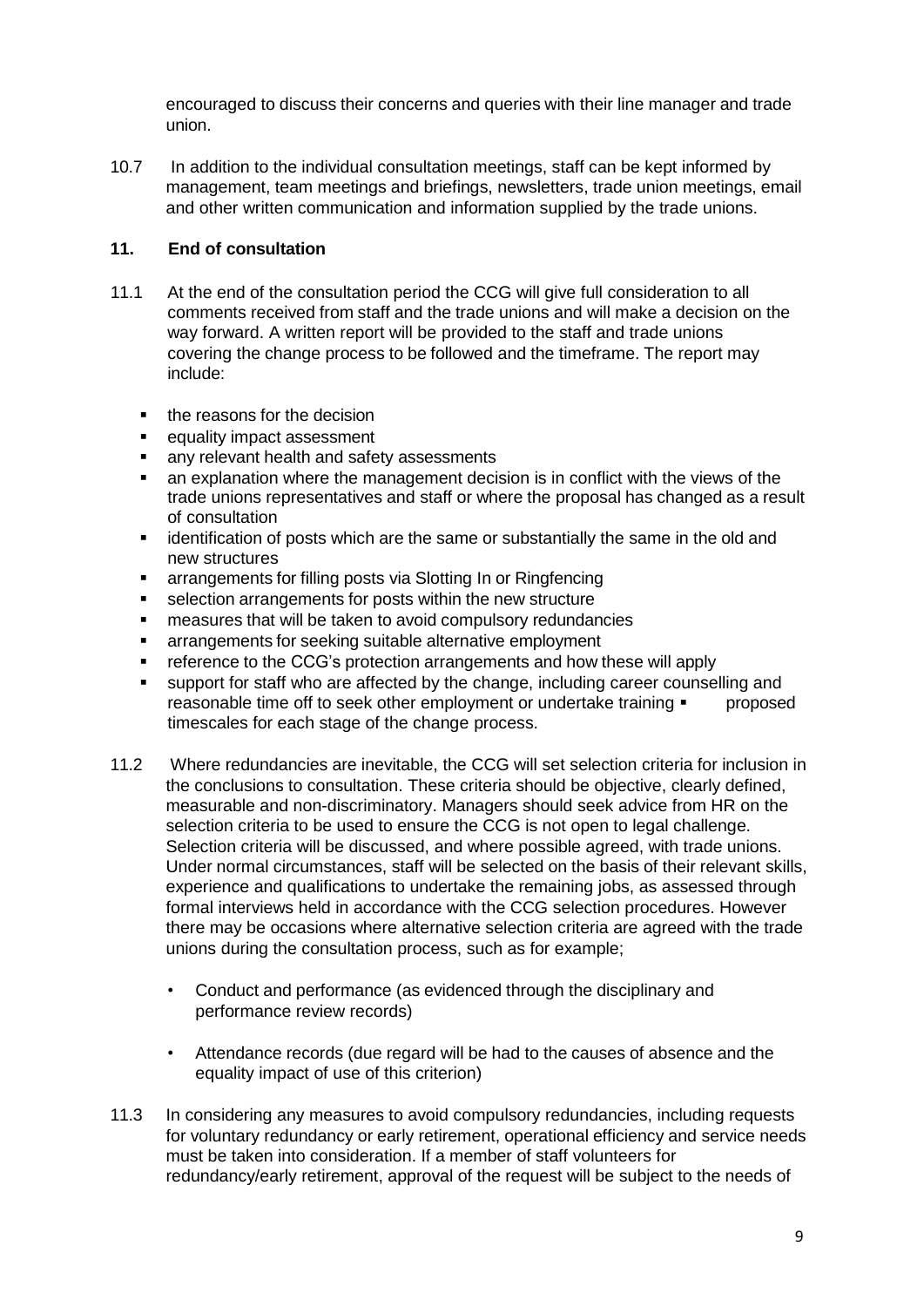the service and the cost implications. Care must be taken to ensure that decisions are based on sound organisational reasons and do not breach equality legislation.

# <span id="page-9-0"></span>**12. Support for staff**

- 12.1 All staff affected by the organisational change will be encouraged to seek the advice and support of their trade union. Relevant support will be provided by the CCG and may include:
	- help with the production of CVs/application forms (including assistance with NHS Jobs)
	- help with preparation for interviews
	- careers advice
	- support in developing coping strategies and stress management, with support of occupational health and the Employee Assistance Programme
	- time to meet with recognised trade union representatives to discuss the change
	- further assistance to staff who are at risk of redundancy will include reasonable time off to seek other employment or undertake training
	- **PEDIACEMENT IS NOTE 2018 THE COG's staff at risk of redundancy register.**
- 12.2 Even after the change has taken place, the CCG acknowledges that staff may take some time to adjust to the change itself. Managers should remain available to staff to manage any issues that arise and support staff through the transition.

### <span id="page-9-1"></span>**13. The process for filling posts in the new structure**

- 13.1 There will be two stages in the process for filling posts in a new structure:
	- **Stage One** takes place amongst the staff that are affected by the change. Posts in the new structure are filled either by Slotting In or by Ringfencing
	- **Stage Two** is where wider competition takes place for any posts that remain vacant in the new structure following Slotting In or Ringfencing. The post can then be opened up to access by any Staff At Risk on the CCG's at risk register for whom the post is considered suitable alternative employment or to open competition internally and externally, in line with the normal recruitment process, where there are no such applicants. The two stages may run in parallel but all reasonably practicable steps will be taken to avoid compulsory redundancies.
	- 13.2 Job descriptions and person specifications will be produced for new posts. Jobs will be matched or evaluated in accordance with applicable national or local systems.
	- 13.3 Selection criteria for all posts in the new structure (whether or not there is competition) must be non-discriminatory, fair, objective, clearly defined and based on the skills and competency requirements of the post. The selection criteria must be made available with the consultation document.
	- 13.4 Staff who are offered posts during stage one and stage two will be deemed to have been offered suitable alternative employment by the CCG and therefore will no longer be identified as being affected by change or at risk of redundancy. This will mean they are no longer eligible to be considered for any other suitable alternative employment opportunities or ring fenced roles during the change process. This will be confirmed in writing by the manager.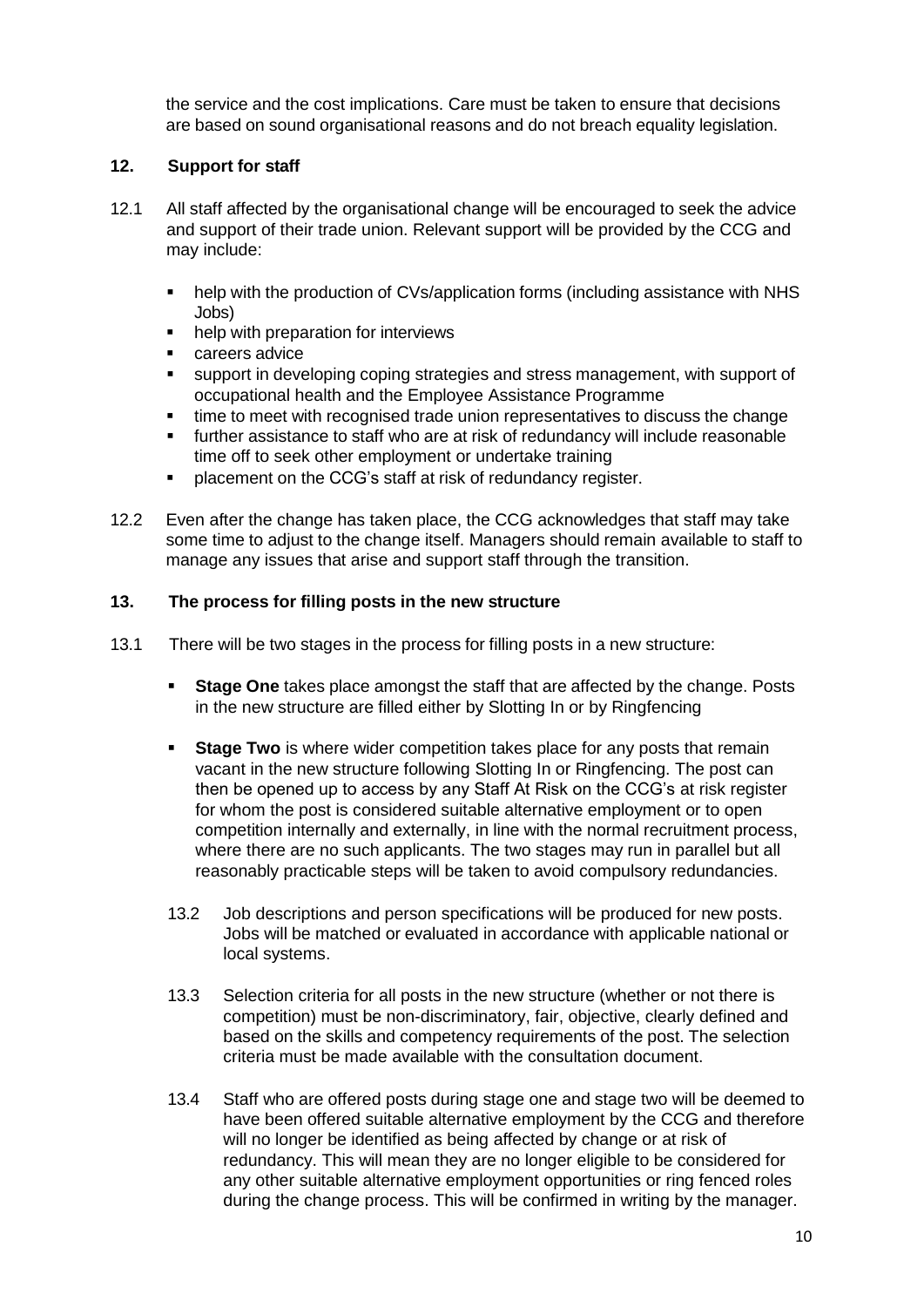[This is on the basis that if staff are Slotted In or offered Ringfenced posts it will be assumed that the posts offered are suitable alternative employment and hence the consequences of refusing to accept these posts will be as per refusing suitable alternative employment.]

13.5 Employees should only be turned down for posts where they fail to meet the essential criteria or where others in the at risk pool are considered to meet the requirements better (the fact that there may be better candidates in the external labour market is not a reason for non-selection). Any member of staff who is not appointed to a post in the new structure will be offered postinterview feedback, coaching or training where appropriate and has the right to appeal to the relevant service director.

# <span id="page-10-0"></span>**14. Staff At Risk of Redundancy**

- 14.1 When changes in staffing levels or skill mix are proposed which will lead to a reduction in the numbers of staff employed in particular grades, occupational groups or specialties, management will identify the positions, individual staff or pool of staff who are at risk of redundancy as a result of the changes. Staff who are acting up will be placed in the pool relating to their substantive post.
- 14.2 The identification of being at risk of redundancy is not a notice of redundancy.
- 14.3 Staff at risk of redundancy will be formally notified in writing or invited to a meeting(s) with their manager and trade union representative or work colleague to:
	- Outline/discuss how the proposed changes affect the individual
	- explain why the individual is at risk of redundancy
	- outline/discuss ideas for avoiding redundancy dismissals, reducing the number of Staff at risk of redundancy who are made redundant and mitigating the consequences of any redundancy dismissals
	- **•** outline/explore the possibility of Redeployment
	- outline/explain the process for Redeployment
	- explain the arrangements for protection of pay and terms and conditions where applicable
	- **•** outline the support and assistance
	- outline/discuss any other relevant issues and processes which may include providing a redundancy payment estimate if requested.
	- 14.4 Staff at risk of redundancy will be given prior consideration for posts within the new structure where they meet the selection criteria, under Stage One of the process. Where they are selected for a new post they will normally be given the offer in writing within seven working days of the interview. Any training required will be discussed with the member of staff as part of the offer process. The appointment may be subject to a trial period.
	- 14.5 In the case of significant change which spans a number of NHS organisations, the CCG will endeavour to reach an agreement with those organisations regarding the establishment of job redeployment opportunities. The agreement will contain a commitment to equality of opportunity for all staff who will then have the same access to opportunities and vacant posts with any of the organisations.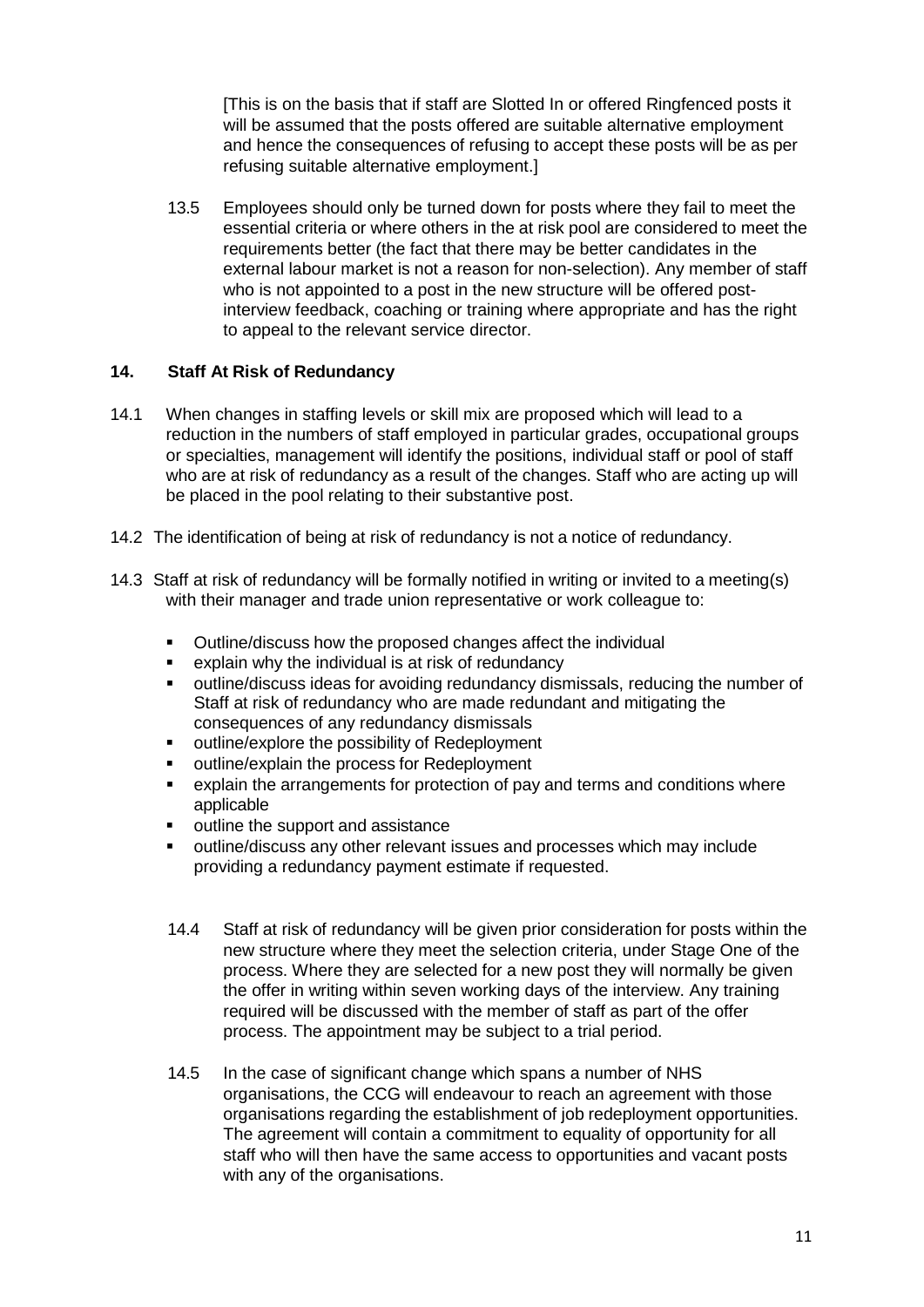- 14.6 Staff who are not selected for a post in the new structure will be formally given notice of redundancy in accordance with the contract of employment. They will continue to be listed on the CCG's staff at risk of redundancy register.
- 14.7 There may be situations where it is necessary to give notice of redundancy in accordance with the contract of employment at the end of the consultation process.
- 14.8 Staff at risk of redundancy will be required to register with NHS Jobs and apply for posts via that medium. In addition, HR should wherever possible notify staff of potential opportunities. HR will use the full functionality of NHS Jobs (including "internal only" and "restricted vacancy" functionality) to support redeployment of staff at risk.
- 14.9 Staff at risk of redundancy will be given prior consideration for other posts that are or become vacant in the CCG during a specific organisational change and, subject to the arrangements regarding suitable alternative employment and trial periods, they will remain on the register until their last day of service.
- 14.10 Special provision is made in law where an employee's job becomes redundant while he or she is absent on maternity or adoption leave; the employee is entitled to be offered any suitable alternative vacancy before the existing contract ends, in preference to employees who are not absent on such leave.

# **Redundancy**

### <span id="page-11-0"></span>**15. Definition of redundancy**

- 15.1 A member of staff may become redundant if they are dismissed and the reason for the dismissal is wholly or mainly due to one or more of the follow reasons:
	- The CCG has ceased, or intends to cease, to carry on the activity for the purposes of which the individual was employed;
	- The CCG has ceased, or intends to cease, to carry out the activity in the place where the individual was employed;
	- The CCG no longer requires staff to carry out work of a particular kind in the place where they are employed;
	- The requirement of staff employed by the CCG to carry out work of a particular kind has diminished or is expected to cease or diminish.
	- 15.2 The place of work referred to above should not be confused with the specific site or unit in which an individual works.
	- 15.3 Human Resources are responsible for notifying the relevant agencies and organisations in writing if the CCG proposes to make 20 or more staff redundant at any one time within the terms of the legislation in force at the time. A copy of the notification form will be sent to the relevant trade union representatives. Advance notification to the relevant Department does not bind the CCG to make the employees redundant.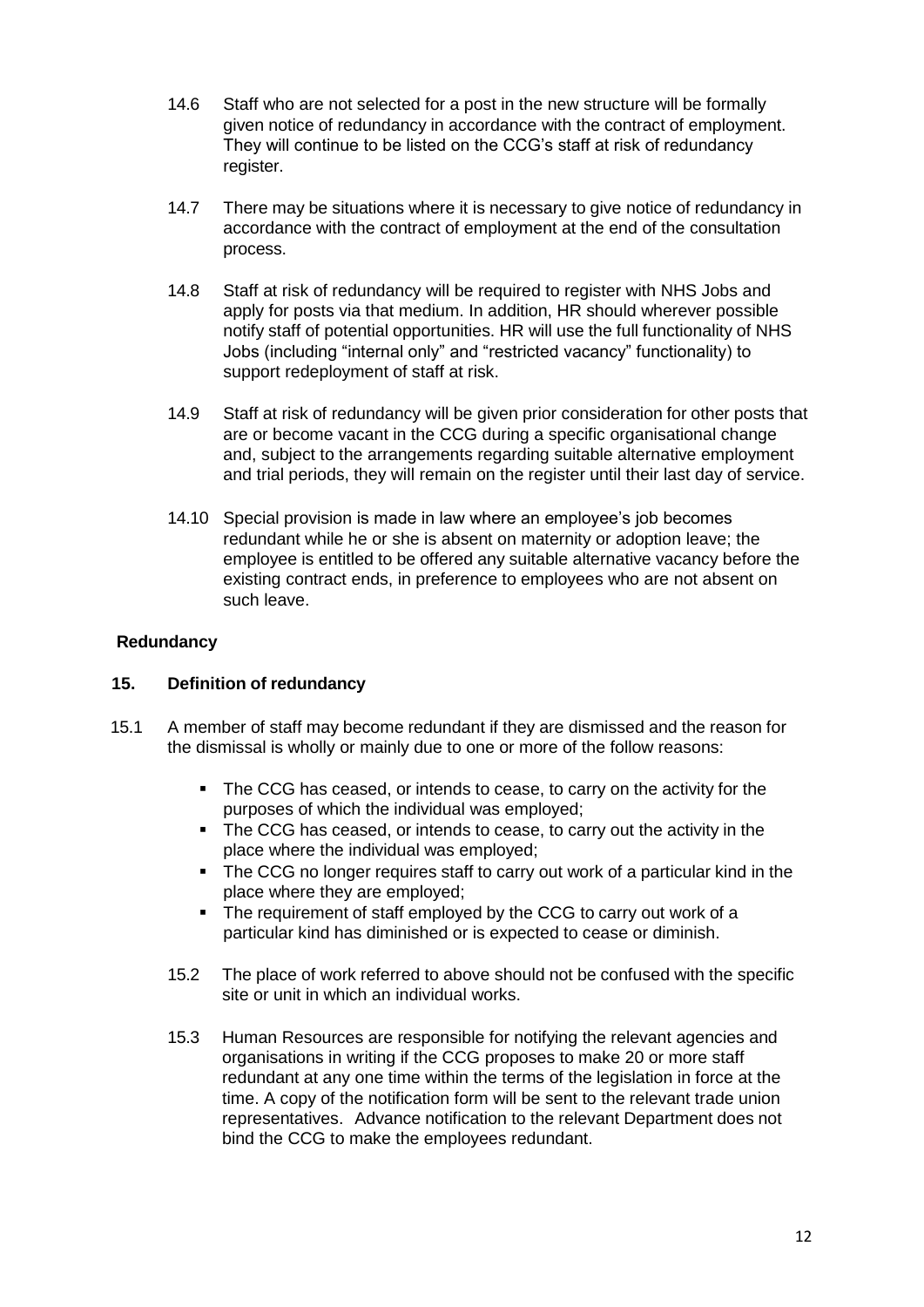# <span id="page-12-0"></span>**16. Suitable Alternative Employment**

- 16.1 Suitable alternative employment is work within the CCG or another NHS Employer that is on broadly similar terms and within the same range of skills required as the current employment where the individual meets the essential criteria of the person specification. It may be on any site operated by the CCG subject to travel considerations. Staff At Risk will be given prior consideration for suitable posts in line with their skills, experience and capabilities and where appropriate will receive protection of pay. Where there are insufficient numbers of vacant posts within the CCG, the Human Resources Team will endeavour to identify suitable redeployment opportunities within the wider NHS and draw these to the attention of the staff. Staff are reminded that under Agenda for Change terms and conditions an unreasonable refusal to accept suitable alternative employment offered by the CCG, or another NHS employer, will mean that they are not entitled to a redundancy payment. (See section 19.4 of this policy and section 16 of the Agenda for Change Handbook).
- 16.2 A post may be considered as suitable alternative employment if it is banded on the same band as the staff member's current post or one lower band.
- 16.3 Following identification of potentially suitable posts at either Stage One or Stage Two, individual Staff At Risk will be offered the position in writing and be given a copy of the job description/person specification and a deadline of at least five working days within which to apply. In some circumstances e.g. annual leave and other types of leave, this period may be appropriately extended. During this period the individual may meet with the appropriate manager informally to discuss their interest.
- 16.4 If the individual is offered the post, this will be treated as an offer of suitable alternative employment and a trial period will apply.
- 16.5 Staff who unreasonably refuse an offer of suitable alternative employment may lose their right to a redundancy payment.

### <span id="page-12-1"></span>**17. Trial Periods and Training**

- 17.1 A trial period will only apply to Staff At Risk and where a formal offer of suitable alternative employment has been made.
- 17.2 The purpose of a trial period is for both the manager and the individual to assess the suitability of the post as alternative employment.
- 17.3 Where staff have the potential ability but not the immediate experience to undertake full duties of the role, they will be provided with appropriate skills development/training. This will be provided when it is reasonable, practical and cost effective and where the member of staff demonstrates a willingness to learn and can apply the new skills within an agreed timeframe.
- 17.4 The trial period will normally last for a minimum of four weeks but may be extended by mutual agreement where a member of staff requires additional training and development. For staff in grades 8 and above a minimum trial period of 8 weeks will apply. Trial periods should be reviewed fortnightly.
- 17.5 Following regular reviews of a trial period if this is unsuccessful, as determined by the individual and/or the manager concerned, redundancy arrangements will apply. This will be effective from the end of the individuals original notice date, or if this date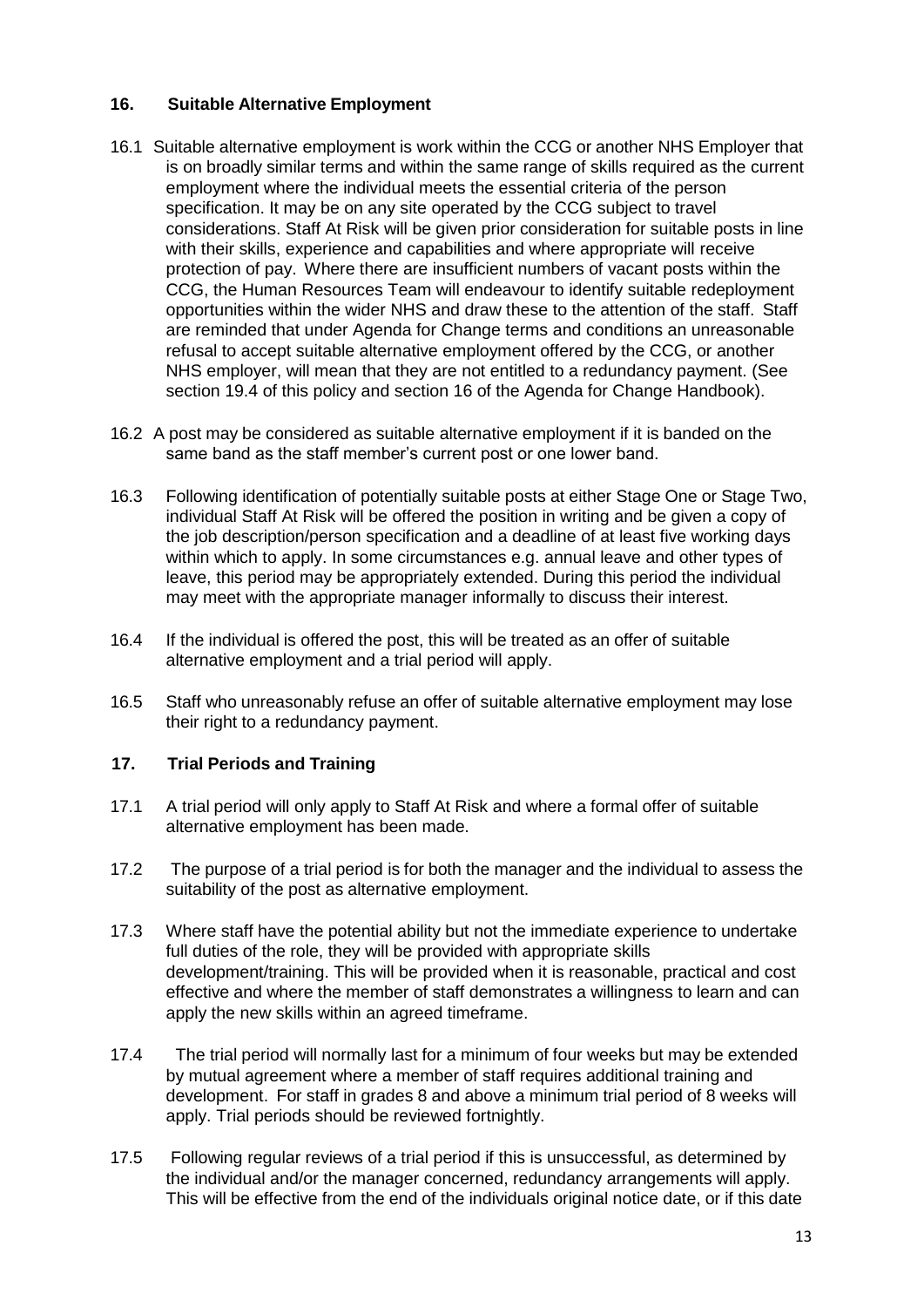has passed, a date to be determined by the CCG. Until the end of their notice period Staff At Risk will be considered for other suitable alternative employment if available which will be subject to the same arrangements including a trial period.

# <span id="page-13-0"></span>**18. Change of location**

If, as a result of organisational change, there is a requirement to move staff from their normal place of work to another location and this results in increased travel costs to and from work, staff may be reimbursed their extra daily travelling expenses for a period of 4 years from the date of transfer in accordance with paragraph 17 of the Agenda for Change Terms and Conditions handbook.

### <span id="page-13-1"></span>**19. Redundancy arrangements**

- 19.1 A member of staff will have their contract of employment terminated on the grounds of redundancy if no suitable alternative employment can be found or if a trial period is unsuccessful.
- 19.2 The terms under which a redundancy payment and/or early retirement benefit are payable are summarised below:
- 19.3 To qualify for a redundancy payment/early retirement benefit the individual must have:
	- a contract of employment with the CCG; and
	- at least 2 years' (104 weeks) Continuous Service within the NHS

The lump sum is calculated on the basis of one month's pay for each complete year of Reckonable Service, subject to a minimum of 2 years' Continuous Service and a maximum of 24 years Reckonable Service (i.e. the maximum payable is 24 months)

Early retirement on the grounds of redundancy is available, subject to the employee:

- being a member of the NHS Pension Scheme;
- **•** having at least 2 years' Continuous Service and 2 years' pensionable membership; and
- having reached the minimum pension age in accordance with the relevant NHS Pension Scheme arrangements.
- 19.4 Staff will not be entitled to redundancy payments/early retirement on the grounds of redundancy if they:
	- **are dismissed for reasons of misconduct**
	- at the date of the termination of the contract have obtained without a break, or with a break not exceeding four weeks, suitable alternative employment with the CCG or other NHS employer
	- unreasonably refuse to accept suitable alternative employment with the CCG or another NHS employer
	- leave their employment before expiry of notice, except if they are being released early
	- are offered a renewal of contract with the substitution of a new employer for the CCG

Staff whose employment is subject to TUPE or Retention of Employment Model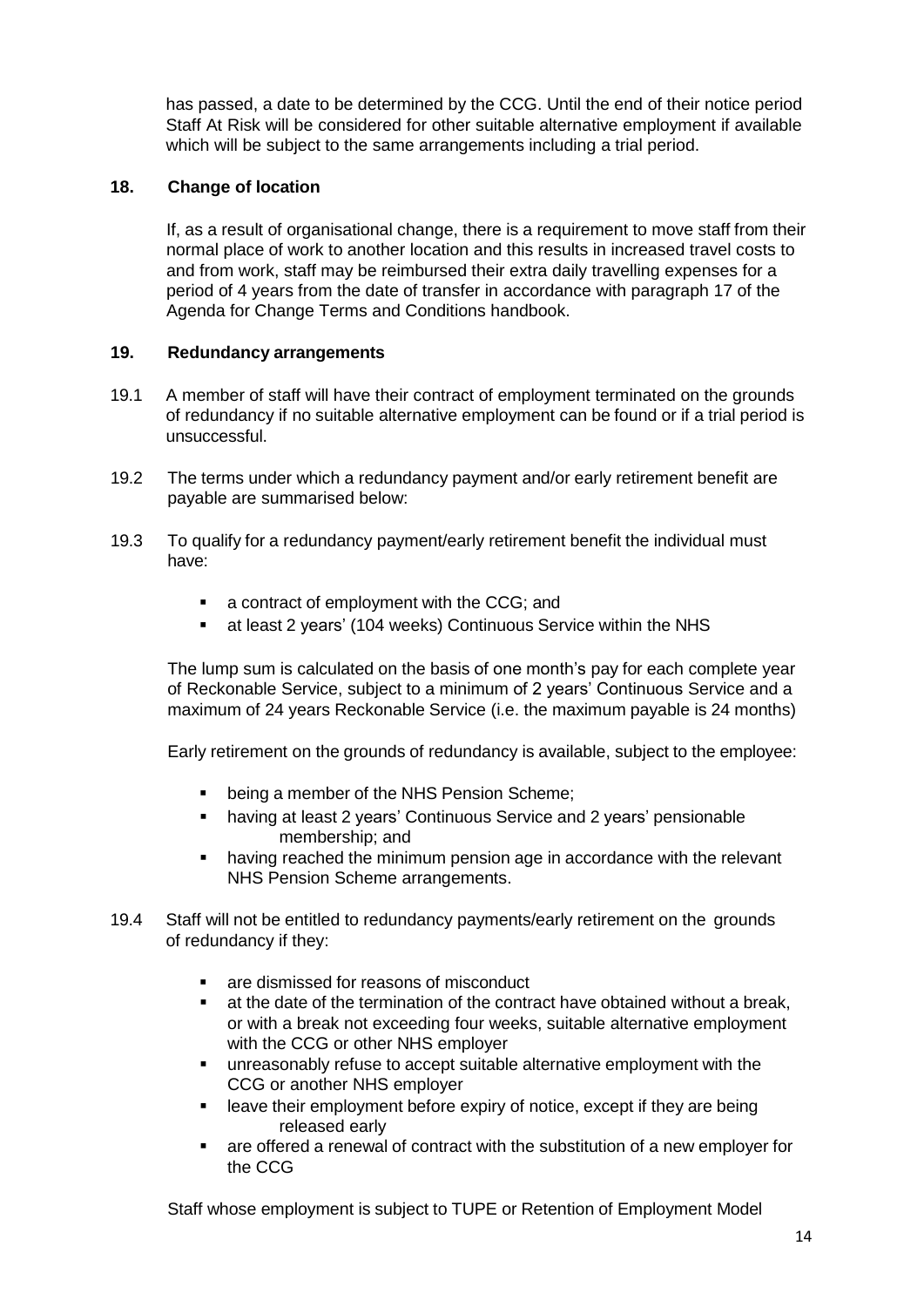(ROE) transfer will not be redundant and therefore will not be entitled to redundancy payments/early retirement on the grounds of redundancy.

For further information please refer to Section 16 of Agenda for Change: NHS Terms and Conditions of Service Handbook and the NHS Pension Scheme early retirement booklet or seek further advice from HR or your trade union.

The manager will liaise with HR in order to obtain details of redundancy entitlements and other aspects of the redundancy process. The manager will provide, in writing, the individual and their trade union representative with the following details:

- the number of weeks' notice, in accordance with the contractual notice period
- the effective date of the redundancy, which will also be the last day of service
- the number of days' outstanding annual leave, where applicable, to be paid in lieu
- the amount of redundancy payment/enhanced pension benefits that will be paid, where applicable
- what efforts will be made to assist the individual in seeking suitable alternative employment during the notice period
- what support is offered during the notice period e.g. help with job search, CV and interview preparation
- what work the individual will be expected to undertake during their notice period
- that reasonable time off with pay will be given to seek and prepare for alternative work
- that early release will normally be given, unless there are compelling service reasons to the contrary, if the individual is successful in obtaining other employment outside the NHS and wishes to take this up during the notice period; the date of early release will then become the revised date of redundancy for the purpose of calculating any entitlement to a redundancy payment
- the right of appeal against selection for redundancy or the terms of the redundancy.

### <span id="page-14-0"></span>**20 Protection arrangements**

Protection of Pay provisions are contained within the CCG's Protection of Earnings Policy (Pay Protection Policy). They are in order to support staff who, as a result of organisational change, are required to move to a new post which would entail a reduction of earnings and certain terms and conditions of employment.

# <span id="page-14-1"></span>**21 TUPE**

- 21.1 Where there is a proposal to transfer services and staff to a different employer, there will be consultation with the trade unions at the earliest opportunity. Consultation will normally take place for 30 calendar days, but this may be reduced in line with legal requirements where there are business needs.
- 21.2 When services are transferred from one organisation to another in line with TUPE or by virtue of a Transfer Order under the National Health Service Act 1977, which mirrors TUPE, the employment of staff who are assigned to the services which are being transferred will transfer to the new organisation. TUPE applies in contracting out scenarios, retendering and where the services are brought back into the NHS.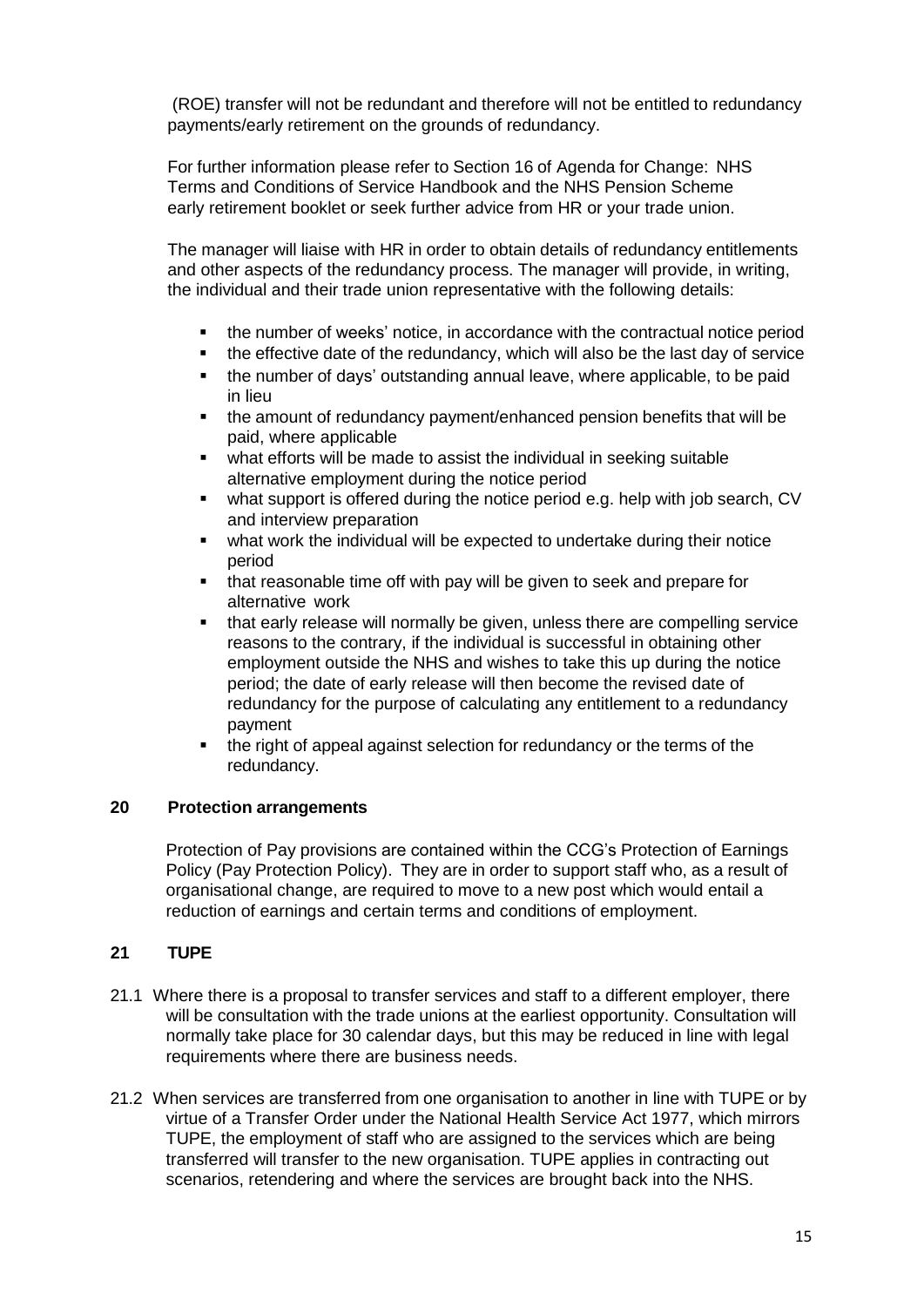- 21.3 All the terms and conditions within the transferring employee's contract of employment (including relevant policies and procedures) will transfer with them and should not be changed as a consequence of the transfer.
- 21.4 In some limited circumstances, the supervision and management responsibility of staff (but not their employment) may be transferred to another organisation under what is known as the Retention of Employment (ROE) model. This model applies particularly in relation to the PFI Scheme where catering, security, portering, cleaning and laundry services are affected. Under this model, staff will be seconded from the NHS (under the auspices of the Community Care Act 1990) to work for the Private Service Provider. The terms of the secondment agreement will be reviewed and agreed with the staff who will be affected.
- 21.5 Where staff have responsibilities spanning more than one NHS organisation or more than one service, discussions will take place with the individual, their trade union representative and the organisations concerned to determine if their employment should transfer. The options in this situation might be that the individual will transfer to one organisation with an agreement to provide services to the other(s), or have more than one contract of employment, or, in exceptional circumstances, to be declared at risk.
- 21.6 In all of these circumstances, for the purposes of the consultation that will be carried out, the manager will identify the services, posts and individual staff that will transfer or be affected in accordance with the obligations of TUPE or under the ROE (secondment) model and shall write to the staff affected and the trade unions informing them of the intention that staff will transfer, the implications of the transfer and any measures which will be taken in connection with the transfer.
- 21.7 The manager will then hold one-to-one meetings with individual staff and their trade union representative to discuss the implications of the transfer, measures to be taken in connection with the transfer, answer any concerns or queries, discuss possible options if appropriate and consider personal circumstances. These discussions will be documented and confirmed in writing. Every possible support will be given to staff to understand the reasons for and implications of the transfer and to ensure they have the necessary information with which to prepare themselves.
- 21.8 Formal notice of a transfer will be issued as long before the date of the transfer as possible in order to comply with the obligations of TUPE and this policy. The CCG will make every effort to give 14 calendar days' notice of a transfer as possible. Sometimes it may be necessary for a shorter notice period to be provided for example, as a result of the timing of external announcements or decisions of approval, and this will be discussed in advance with the Joint Partnership Group.

# <span id="page-15-0"></span>**22. Appeals, complaints and joint agreements**

- 22.1 Appeals against the selection criteria for redundancy or the decision to dismiss an employee by reason of redundancy will be heard in accordance with the Appeals Procedures set out in the CCG's Disciplinary Policy. The decision of the Appeal Panel will be final.
- 22.2 In the event of a complaint about misapplication of the Change Management Policy and Procedure in the way that the consultation or redeployment processes have been handled will be dealt with in accordance with the CCG's Grievance Procedure.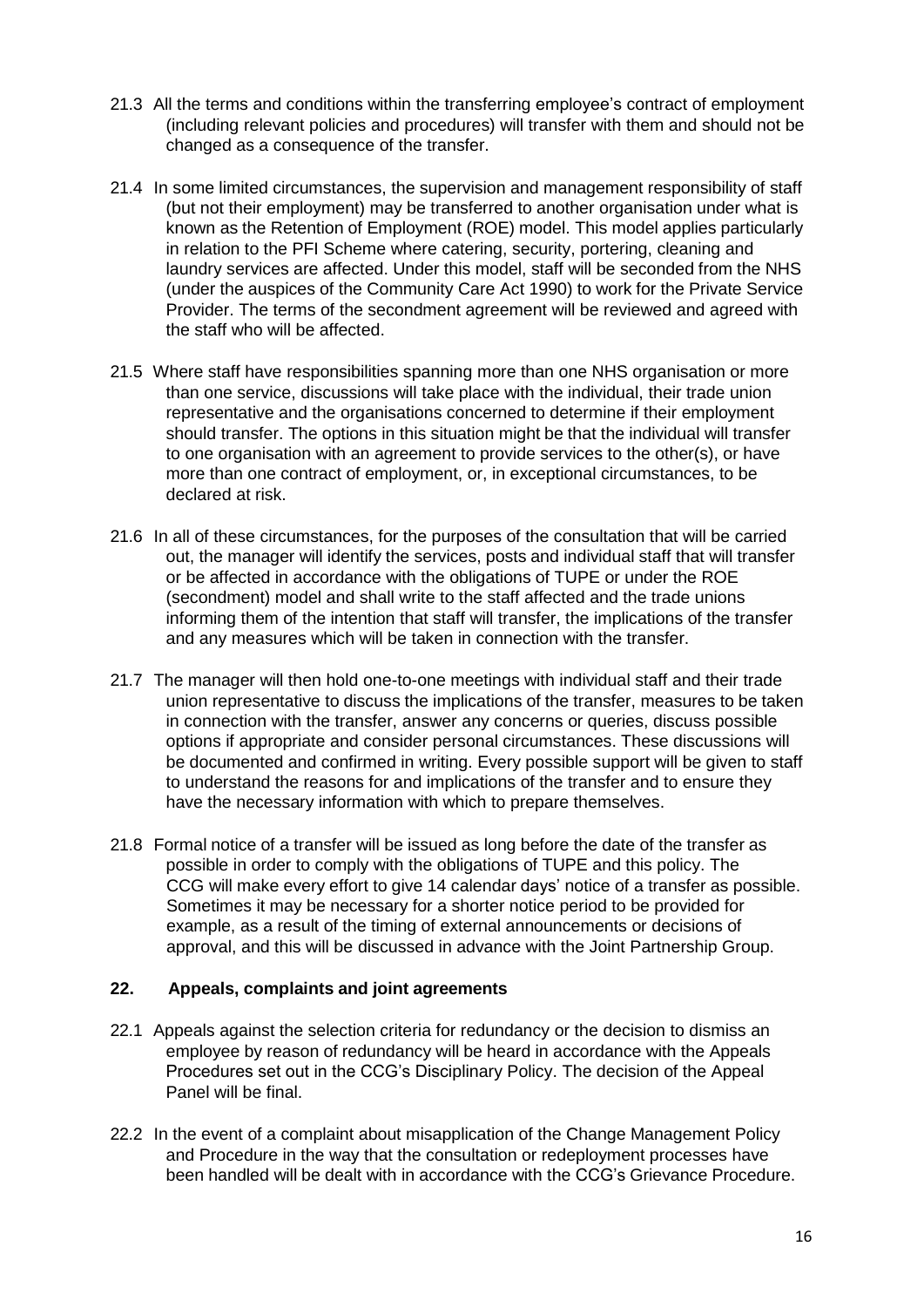# <span id="page-16-0"></span>**23 Monitoring and Review**

This policy is intended to be non-discriminatory, promote fairness and equity in the treatment of individuals and good employee relations. Use and compliance of this policy will therefore be monitored by Human Resources, the Joint Partnership Group and reported to the Executive Team.

The policy and procedure will be reviewed periodically by Human Resources in conjunction with relevant senior management and Trade Union representatives. Where review is necessary due to legislative change, this will happen immediately.